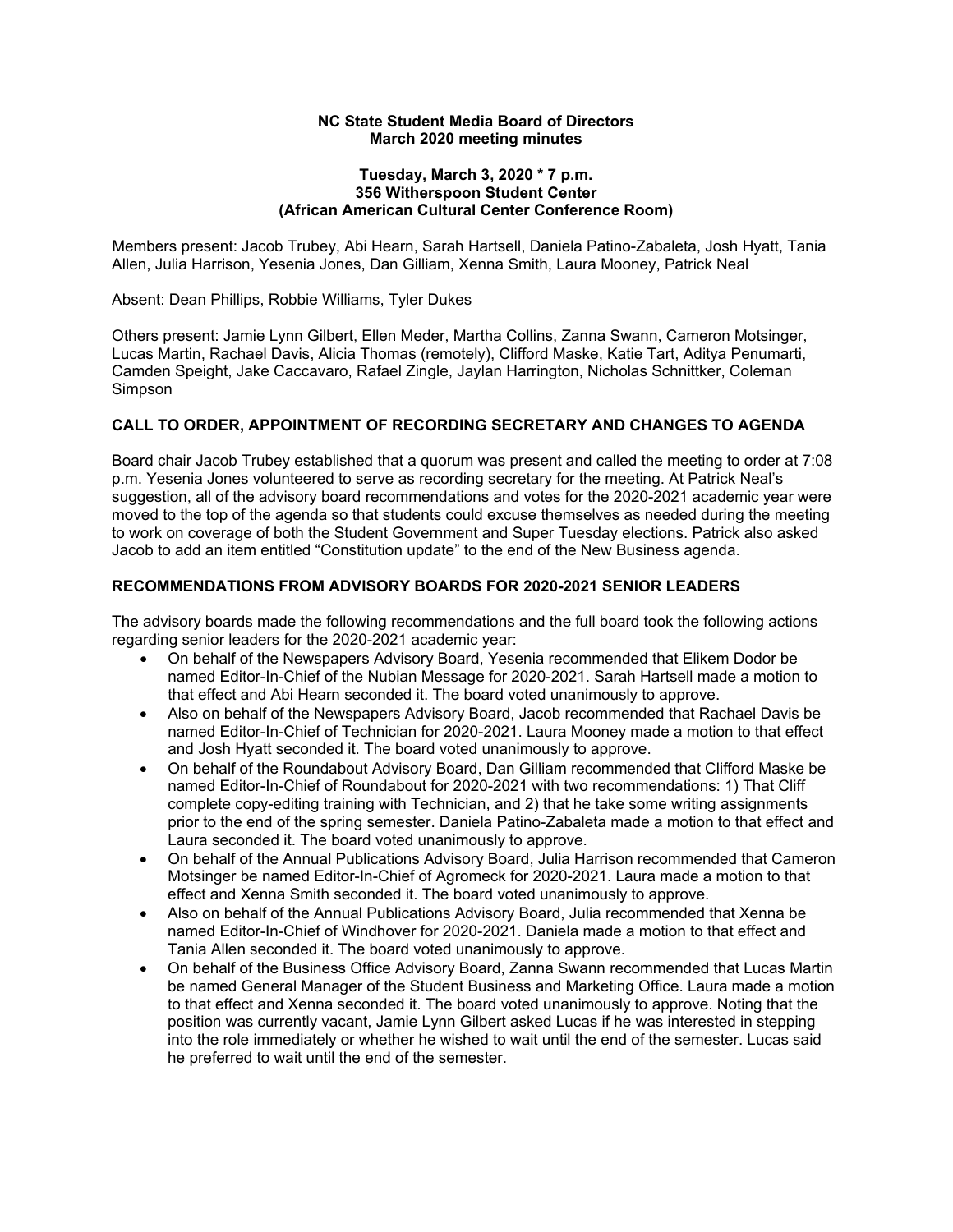• On behalf of the Broadcast Advisory Board, Jamie recommended that Laura Mooney be named General Manager of WKNC 88.1 FM HD-1/HD-2. Xenna made a motion to that effect and Abi seconded it. The board voted unanimously to approve.

## **APPROVAL OF JANUARY 2020 MINUTES**

 Laura moved that the minutes from the Jan. 14, 2020 meeting be approved, and Abi seconded the motion, which passed unanimously. The minutes were included with the meeting package and are made part of these minutes by reference.

### **MARCH 2020 BUDGET UPDATE**

Jamie presented the March budget update, and noted the following:

- Nubian Message had spent 88% of its payroll budget at just 67% through the fiscal year.
- • Technician deposited about \$19,000 in February, most of that coming from messages purchased in the Technician 100 publication. Jamie said the revised expectation of \$73,000 in regular Technician advertising (down from the original goal of \$85,000) looked increasingly unlikely, and that this was quite worrisome. Also worrisome was the fact that Technician had spent 80% of its payroll budget at just 67% through the fiscal year.
- • WKNC was at 69% of its revenue goal at 67% through the fiscal year; Jamie predicted that the station should easily reach its 2019-2020 revenue goal.
- • Finally, she said deposits into the Technician Century Fund grew from \$1,580 last month to \$9,590 this month.

## **TECHNICIAN 100TH RECAP**

Patrick said that the Technician 100<sup>th</sup> celebration the weekend of Jan. 31-Feb. 2 could scarcely have gone better. He said turnout was overwhelming – the gala alone drew 382 alumni and guests, fully twice the number of people the organizers had expected initially – and that everyone who attended had been talking about how impressed they were with the entire weekend. Patrick added that it was paying off in terms of donations to the Technician Century Fund, which will be used to fund conference travel and other leadership development activities for Technician; so far, he said, alumni and other friends of the program had pledged some \$27,000 to the fund. Patrick also gave the board a summary of all income and expenses from the event, which was included in the meeting package and is included as part of these minutes by reference. He said that while expenses came in at roughly double what was originally budgeted –understandable, he said, given that the number of attendees was twice what was originally expected – the net cost of the event was less than \$10,000 once revenue from the 100<sup>th</sup> anniversary book and a \$6,000 contribution from DASA were taken into account. In the final analysis, Patrick said the event was worth every penny given the quality of the celebration and the goodwill and enthusiasm it generated among Technician's alumni.

#### **DOUBLE BARREL RECAP**

Laura updated the board on WKNC's 17<sup>th</sup> annual Double Barrel Benefit event held Feb. 7-8 at Kings. She said that attendance was outstanding – so outstanding, in fact, that the number of people who bought tickets actually exceeded the capacity of the venue (278 tickets sold, not including staff and bands, versus a venue capacity of 258.) All told, Laura said the event raised \$5,167 for the station even though no one stepped up as an official sponsor for it. Laura said that securing sponsors would be a primary focus for DBB18 planning. Laura thanked Technician and the other groups for helping to publicize the event and gave Windhover's Emma Carter special thanks for designing the magazine published in the days leading up to the event.

#### **CMBAM RECAP**

 Lucas and Zanna Swann recounted their visit to San Francisco Feb. 27-29 for the 2020 College Media Business and Advertising Managers national convention. Dora Gonzalez, Student Media's Marketing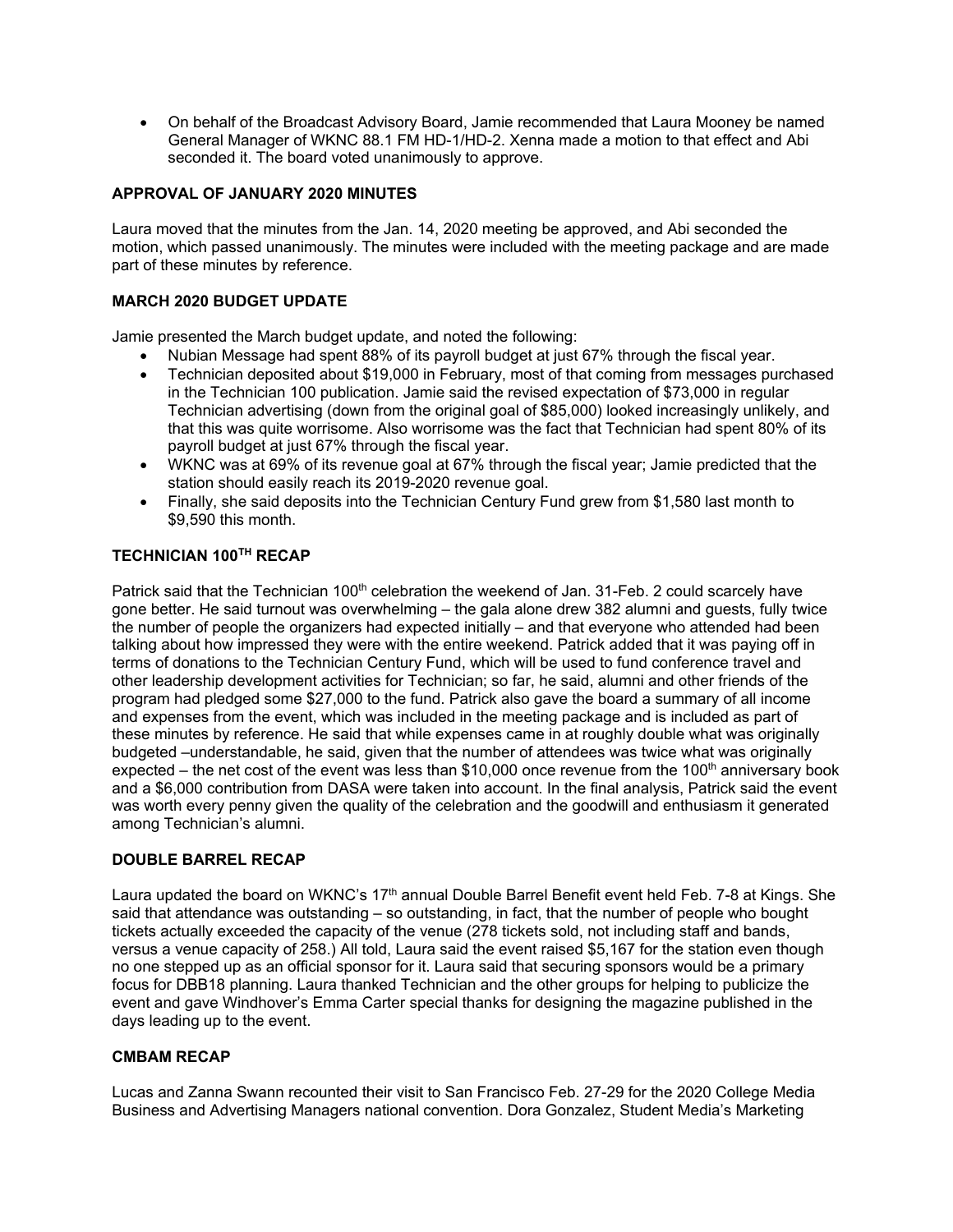Manager, also attended, and she presented a session on starting a student media ambassadors program. In addition, she and Lucas were included as part of a "sell-off" competition and received a lot of good feedback from that, and NC State Student Media brought home a second-place award for the Packapalooza campaign. Otherwise, Lucas said they were able to attend sessions on marketing, sales and management, and were able to meet and learn from industry professionals in attendance.

### **NCCMA RECAP**

 Martha Collins, Ellen Meder and others briefed the board on the North Carolina College Media Association's 2020 annual meeting and awards program held Saturday, Feb. 29 at East Carolina University. A total of 20 people, including advisers, attended this year, with all of the print organizations represented. In all, NC State's organizations brought home 29 awards, including Best In Show awards for Agromeck, Windhover and Technician.

## **PROGRAM REVIEW**

 Patrick and Jamie briefed the board on Student Media's five-year program review scheduled for April 2-3. (A schedule/agenda for those two days was included in the meeting package and is included as part of these minutes by reference.) The once-every-five-years process brings in reviewers from outside the program – two of them from outside the university and one from within it – and they are charged with speaking with all of the program's various stakeholders and partners to identify both strengths and possible areas for improvement. Patrick said members of the board had a lunch with the review team scheduled for Thursday, April 2 and a meeting with the organizations' current and incoming senior leaders that same afternoon. Patrick said if the leaders couldn't make the afternoon session they could attend the luncheon as board members. In any case, he asked members of the board to be on the lookout from an invitation from either himself or Jordan Luzader from DASA; he also asked the student leaders to help maximize turnout for those sessions devoted to non-senior student staff members.

#### **CONSTITUTION UPDATE**

 Patrick informed the board that the updated constitution they had been working on throughout the fall semester and at the first part of spring had not been included on the Student Body Elections ballot as expected. Patrick said he was still investigating how the constitution was omitted, as he had written Student Involvement about it on Jan. 15, Jan. 23 and again on Feb. 11, and was assured in every instance that it would be on the ballot. Patrick said he was investigating whether the ballot might be included on the runoff ballot if a runoff proved necessary.

 Student Senate President Coleman Simpson, who was present at the meeting, said the reason it hadn't been included on the ballot was that Student Government hadn't approved a resolution to put the question on the ballot and that such a resolution would be necessary before the constitution could be put before the student body. Fortunately, he said, Student Senate could take up such a resolution at any time between now and the next election. In fact, he said, Student Media could request a special election for the sole purpose of putting the constitution before the student body on its own, but Patrick said he strongly preferred being on a general SB election ballot to a special election.

 In the end, Patrick said that he would work to have the constitution put on the Fall 2020 ballot if being on the runoff ballot was not possible, and that he assumed those in charge of organization registration would be understanding of the circumstances involved when the certification period opened between now and that election.

## **BOARD REPORTS AND ADDENDA**

 Board reports for Agromeck and Windhover were included with the meeting package and are made part of these minutes by reference; board reports for the Student Business and Marketing Office, Nubian Message, Technician and WKNC are included here. Additional report items offered at the meeting included the following: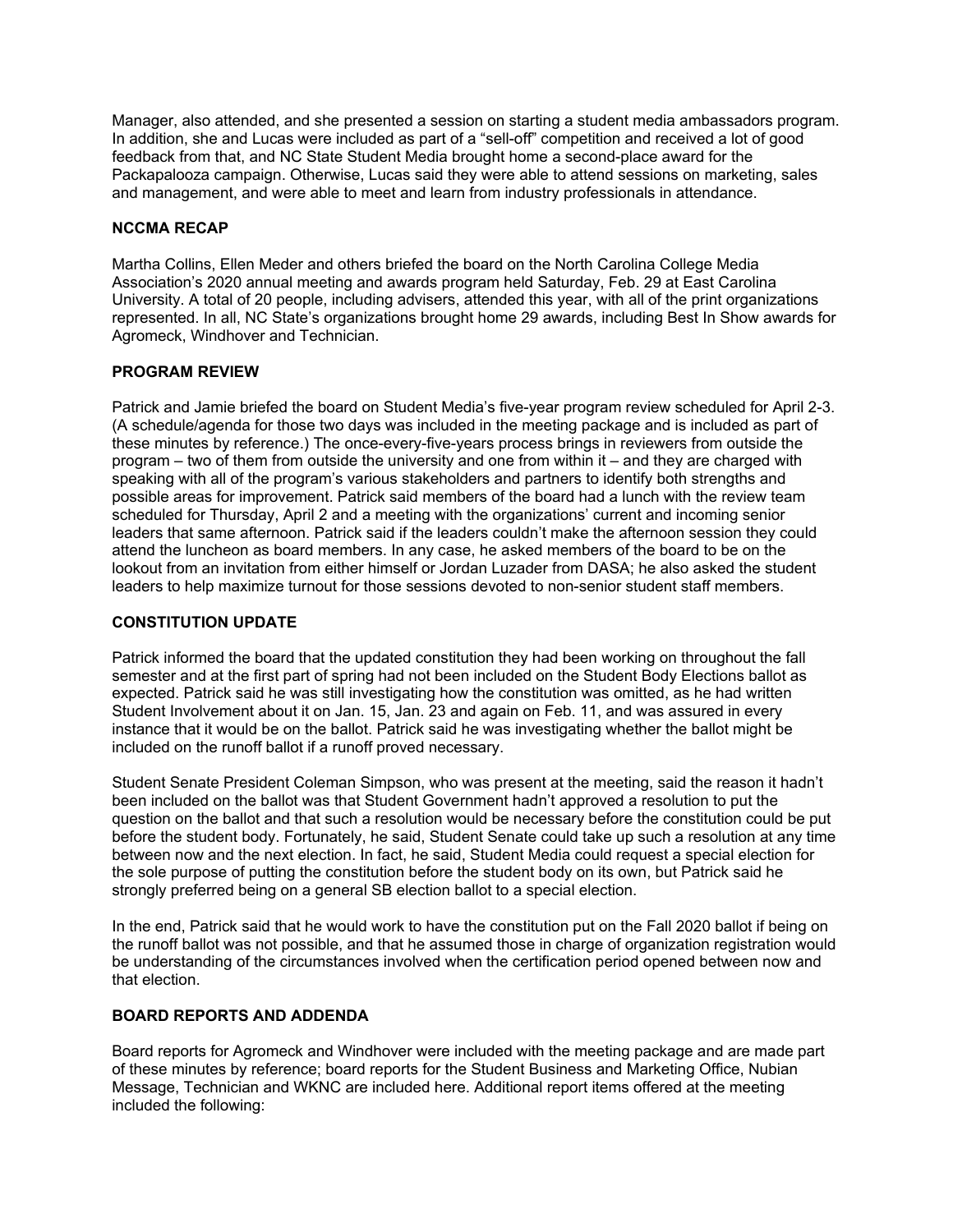- • Julia said Agromeck had finished its fourth deadline yesterday (Monday, March 2) and added that book sales were up to 83 copies.
- • Yesenia said the Nubian had hired a photo editor and was in the process of hiring a new design editor. She also said that six members of the Nubian staff had attended the NCCMA meeting Feb. 27 (see above). Finally, she said that the Nubian had covered the SG debate in the days before the election.
- • Laura asked if her counterparts at Technician and Nubian Message would be interested in collaborating on a series of "Tiny Desk"-style live sessions. She also spoke about "Free Friday," wherein the station gave away old CS and records to listeners.
- • Xenna said that the student who ran the "NCSU Haikus" Twitter account was graduating, and had thus "bequeathed" it to Windhover to continue. With that addition to its social media portfolio, Xenna said it brought their total social media followership above 3,000.

## **ADJOURN**

 There being no need for an executive session, Laura moved that the meeting be adjourned with Tania providing a second. The board unanimously approved, and the meeting was adjourned at 8:12 p.m.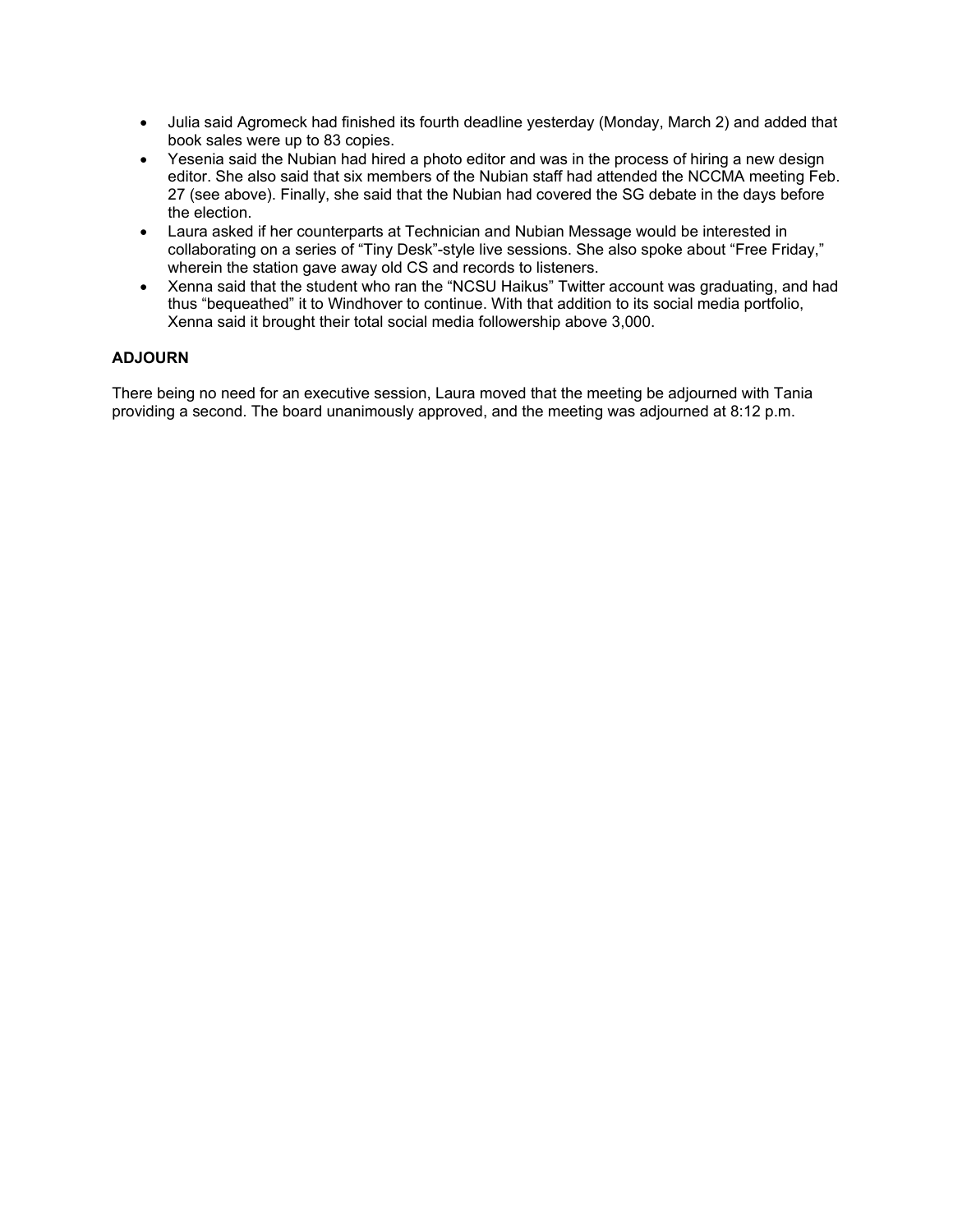## **Business Office**

| <b>OUTLET</b>                                               | <b>TARGET</b>          | <b>SOLD YTD</b>                                      | PAID YTD                                             |
|-------------------------------------------------------------|------------------------|------------------------------------------------------|------------------------------------------------------|
| Technician                                                  | \$100,000              | 41,527.60<br>\$                                      | \$<br>38,178.60                                      |
| Technician 100                                              | 20,000<br>\$           | 27,750.00<br>\$                                      | \$<br>1,225.00                                       |
| Nubian Message                                              | $\mathcal{S}$<br>2,500 | \$<br>1,776.00                                       | 1,371.50<br>\$<br>Payment is from last<br>year sale. |
| Roundabout                                                  | 40,000<br>\$           | \$<br>4,601.25                                       | 1,341.25<br>$\mathcal{S}$                            |
| <b>WKNC</b>                                                 | $\mathbb{S}$<br>25,000 | \$<br>15,505.46<br>*shared w/sponsorship<br>director | \$<br>10,802.50                                      |
| <b>NC State Channels</b><br>*Student Media receives<br>20%. | \$<br>3,000            |                                                      |                                                      |

### **Sales Revenue**

## **Personnel**

The Business and Marketing Advisory Board conducted the application process for the 2020-2021 Business and Marketing General Manager. They are recommending Lucas Martin to the NC State Student Media Board for this position.

## **College Media Business and Marketing (CMBAM) Conference**

Marketing Director Dora Gonzalez, Media Consultant Lucas Martin and Adviser Zanna Swann attended the College Media Business and Advertising Managers Association (CMBAM) from Feb. 26 through Sun. Mar. 1. At the conference, Gonzalez was asked to present on creating astudent ambassador program. She also received an Undergraduate Research travel grant to supplement the costs of attending the conference. The students are providing the NC State Student Media board a report on how what they learned will be incorporated into the NC State Student Media Business and Marketing team.

#### **Technician**

Ad invoices for the special publication for Technician 100 have been completed and payments and interdepartmental transfers expected for the more than \$27,750 in sales.

The business and marketing team is focusing on prospecting and incorporating new business opportunities to increase sales. Street teams and out-of-home opportunities have been popular recently, particularly for the election year. The Student Media Ambassador team will be the on-call, go-to staff for these episodic opportunities.

We are entering into a partnership with Parents and Families Services to produce agraduation publication that will feature baby photos of graduating students along with acongratulatory message. The Parents and Families team was so pleased with the idea at the mid-February meeting that they asked if we could begin it this year. They are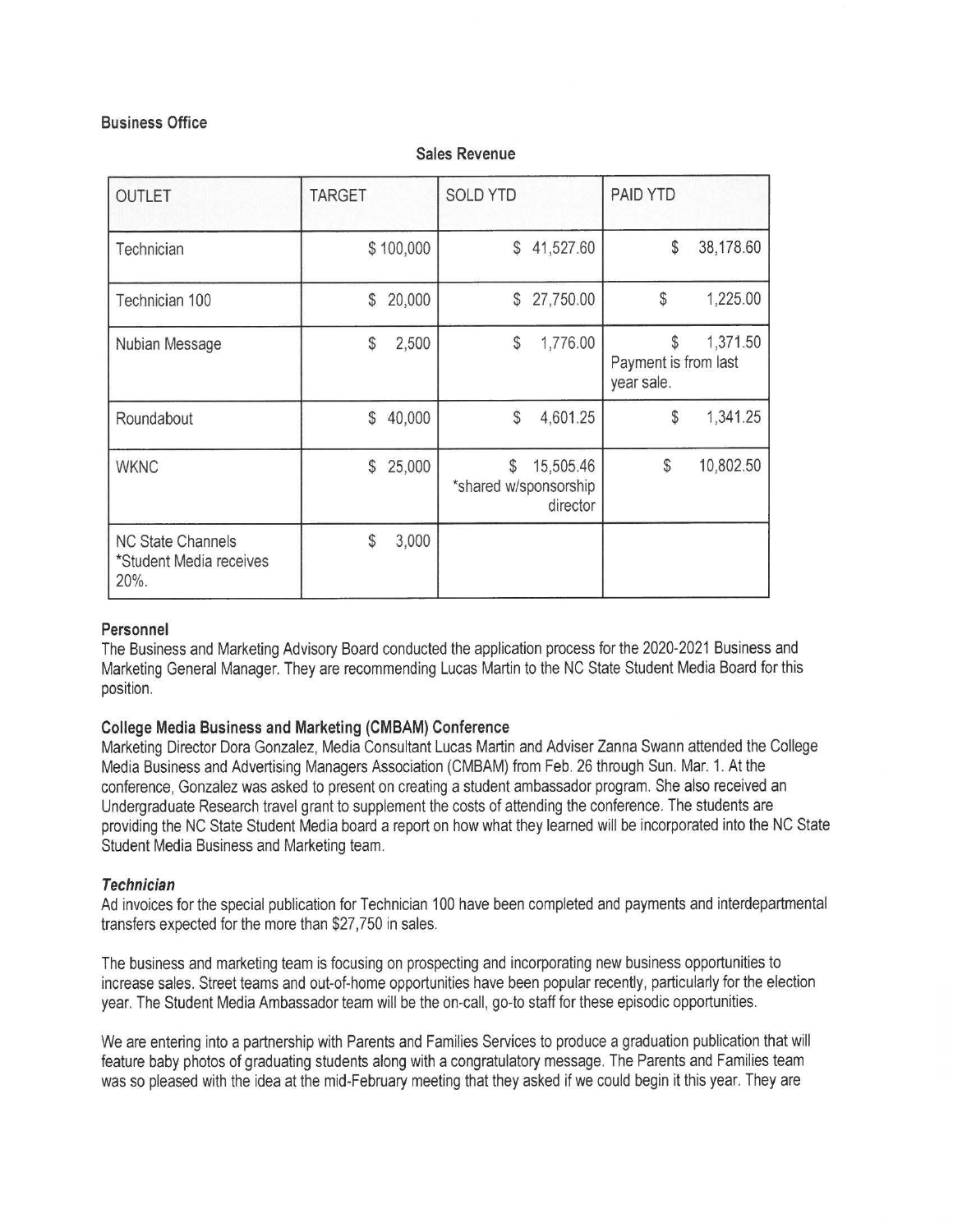including the information in their next three email newsletter blasts and on social media that goes out to more than 30,000 people.

## **Nubian Message**

Nubian Message is on target to meet or exceed their non-revenue goal.

## **WKNC**

Nothing new to report.

### **Roundabout**

The push is now on for the Orientation issue, which leads in advertiser interest of all Roundabout s.

## **Deadlines**

Orientation Roundabout issue - ad deadline April 27 Graduation Publication - ad deadline April 23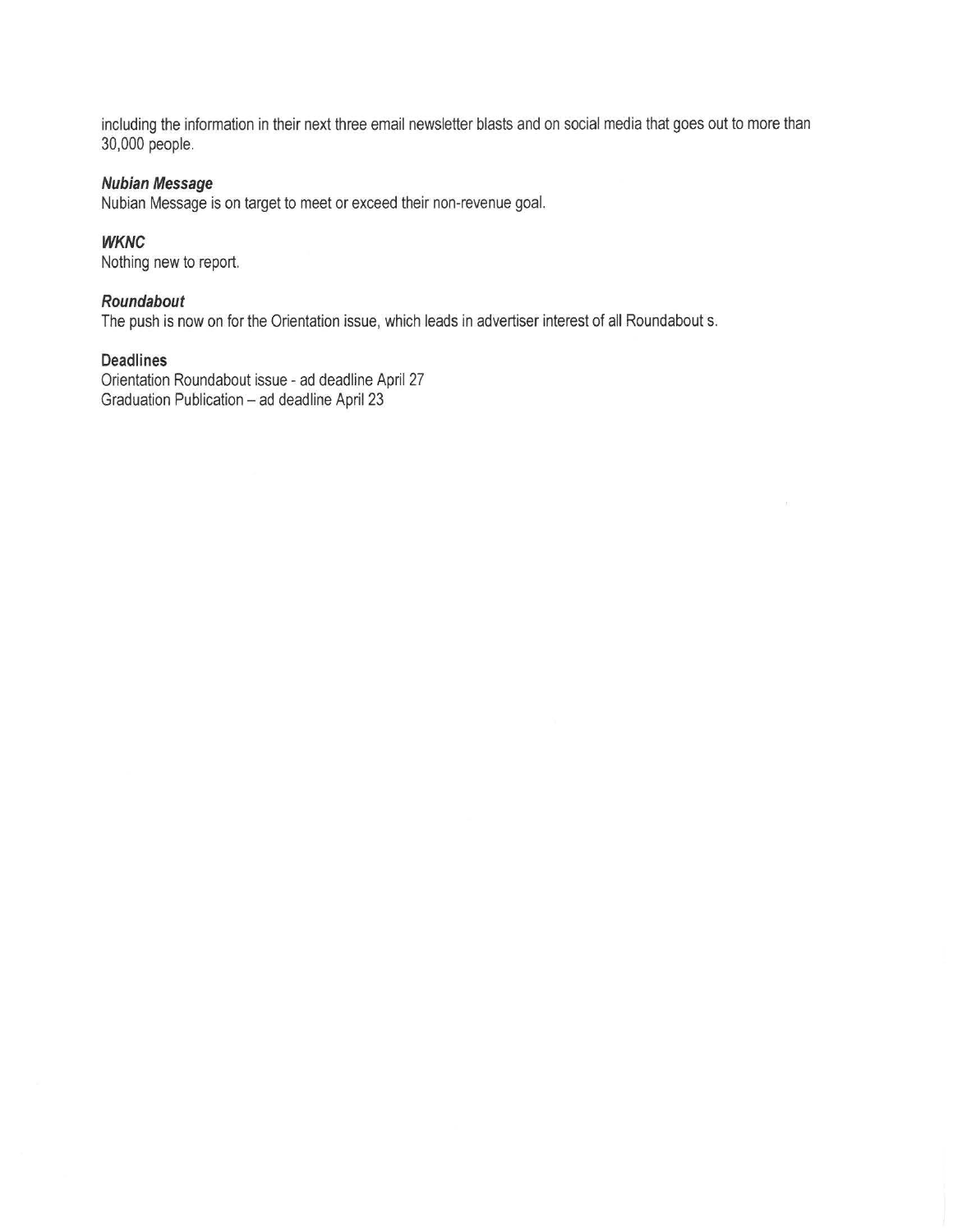## **Nubian Message**

Submitted by Yesenia Jones, Editor-in-Chief

## **Personnel**

- We have brought on Swathi Karthik as our Photo Editor ×,
- We are in the process of hiring two new staff writers k,

## **Training**

Six of our staff members, including myself, received training at the NCCMA conference  $\tilde{\mathbf{x}}$ 

## **Technology**

No Updates  $\blacksquare$ 

## **Coverage**

¥, Student government debate and filmed two tiny desk performances in our office

## **Deadline**

No Updates  $\epsilon$ 

## **Ethical Issues**

No Updates  $\hat{\bullet}$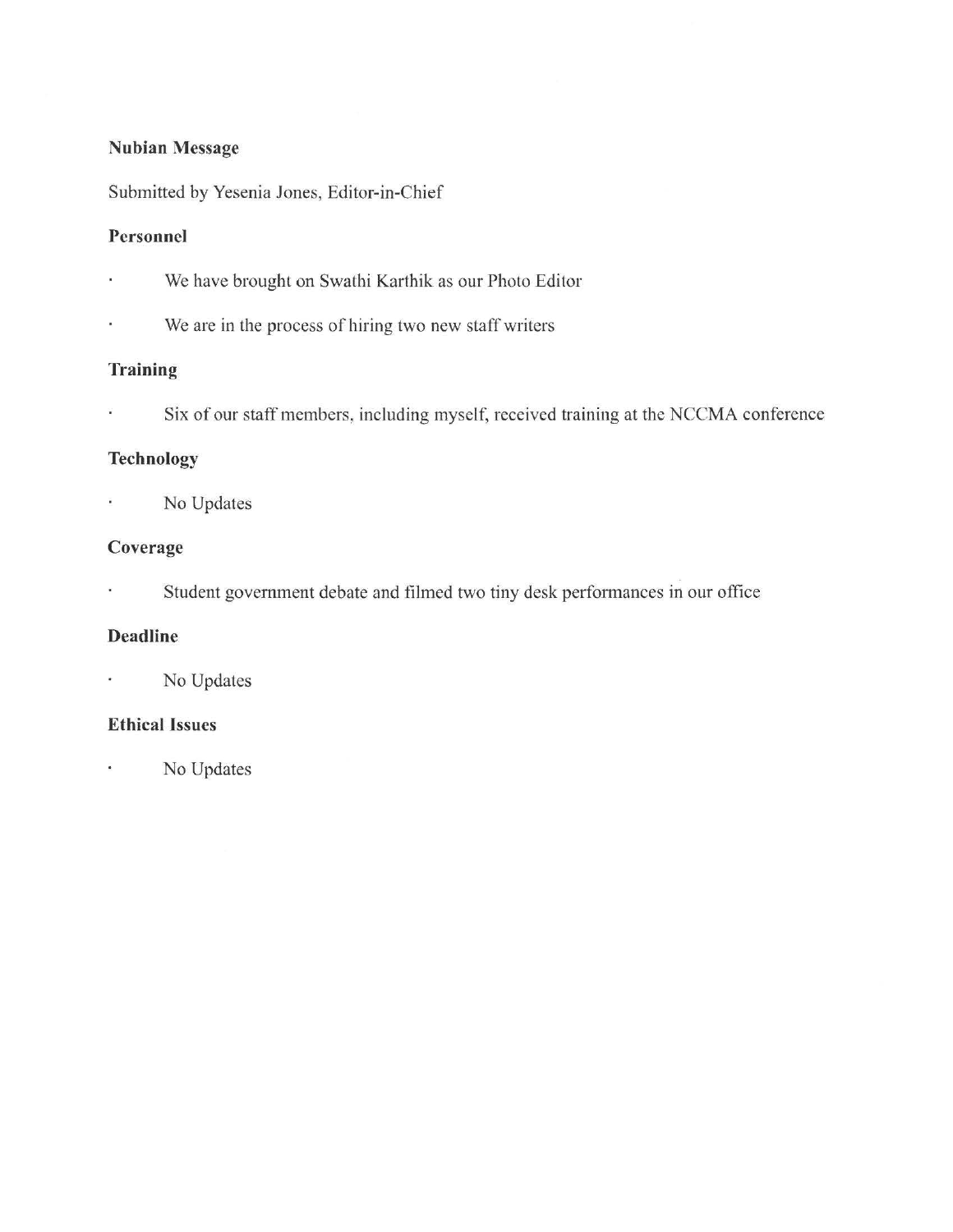## **Technician**

Submitted by Dan Gilliam, Editor-in-Chief

## **Expenditures**

Nothing to report.

## **Personnel**

Hired asst. photo editor.

## **Training**

4 staff members attended the NCCMA conference at ECU. Awarded Best of Show for print and web, 15 individual awards.

Editorial staff members have been progressing through full copy desk correspondencies. This should improve the quality of live content that misses the copy desk.

## **Technology**

Nothing to report.

## **Coverage/Outreach**

In full swing with SG election coverage. Ready for primary coverage. Preparing for COVID-19 coverage. Given the Wake County case, possibility for first campus cases and university response within a couple weeks.

Deadlines Nothing to report.

**Ethics/Legal Issues**  Nothing to report.